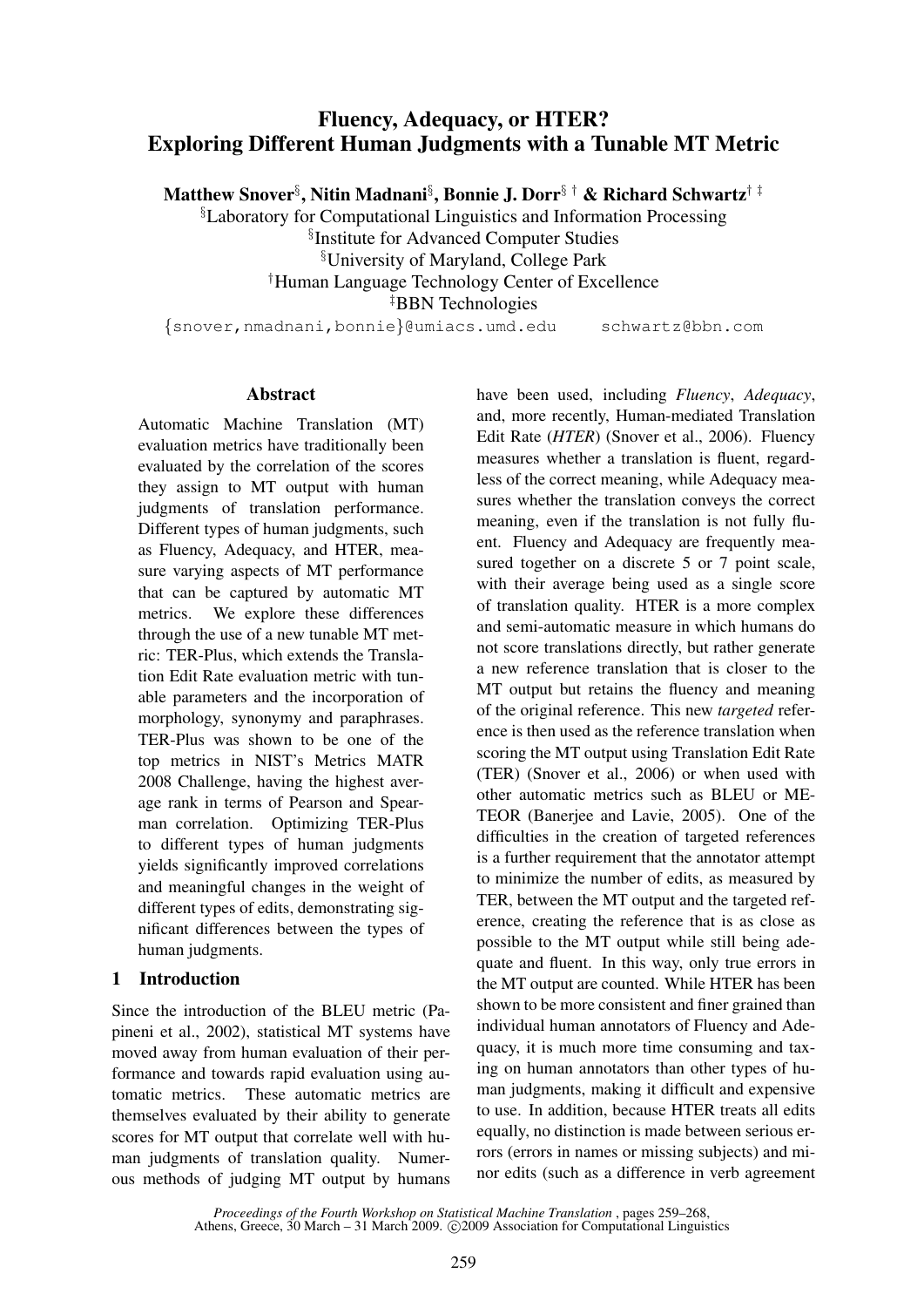or a missing determinator).

Different types of translation errors vary in importance depending on the type of human judgment being used to evaluate the translation. For example, errors in tense might barely affect the adequacy of a translation but might cause the translation be scored as less fluent. On the other hand, deletion of content words might not lower the fluency of a translation but the adequacy would suffer. In this paper, we examine these differences by taking an automatic evaluation metric and tuning it to these these human judgments and examining the resulting differences in the parameterization of the metric. To study this we introduce a new evaluation metric, TER-Plus  $(TERp)^1$  that improves over the existing Translation Edit Rate (TER) metric (Snover et al., 2006), incorporating morphology, synonymy and paraphrases, as well as tunable costs for different types of errors that allow for easy interpretation of the differences between human judgments.

Section 2 summarizes the TER metric and discusses how TERp improves on it. Correlation results with human judgments, including independent results from the 2008 NIST Metrics MATR evaluation, where TERp was consistently one of the top metrics, are presented in Section 3 to show the utility of TERp as an evaluation metric. The generation of paraphrases, as well as the effect of varying the source of paraphrases, is discussed in Section 4. Section 5 discusses the results of tuning TERp to Fluency, Adequacy and HTER, and how this affects the weights of various edit types.

## 2 TER and TERp

Both TER and TERp are automatic evaluation metrics for machine translation that score a translation, the *hypothesis*, of a foreign language text, the *source*, against a translation of the source text that was created by a human translator, called a *reference* translation. The set of possible correct translations is very large—possibly infinite and any single reference translation is just a single point in that space. Usually multiple reference translations, typically 4, are provided to give broader sampling of the space of correct translations. Automatic MT evaluation metrics compare the hypothesis against this set of reference translations and assign a score to the similarity; higher scores are given to hypotheses that are more similar to the references.

In addition to assigning a score to a hypothesis, the TER metric also provides an alignment between the hypothesis and the reference, enabling it to be useful beyond general translation evaluation. While TER has been shown to correlate well with human judgments of translation quality, it has several flaws, including the use of only a single reference translation and the measuring of similarity only by exact word matches between the hypothesis and the reference. The handicap of using a single reference can be addressed by the construction of a lattice of reference translations. Such a technique has been used with TER to combine the output of multiple translation systems (Rosti et al., 2007). TERp does not utilize this methodology<sup>2</sup> and instead focuses on addressing the exact matching flaw of TER. A brief description of TER is presented in Section 2.1, followed by a discussion of how TERp differs from TER in Section 2.2.

# 2.1 TER

One of the first automatic metrics used to evaluate automatic machine translation (MT) systems was Word Error Rate (WER) (Niessen et al., 2000), which is the standard evaluation metric for Automatic Speech Recognition. WER is computed as the Levenshtein (Levenshtein, 1966) distance between the words of the system output and the words of the reference translation divided by the length of the reference translation. Unlike speech recognition, there are many correct translations for any given foreign sentence. These correct translations differ not only in their word choice but also in the order in which the words occur. WER is generally seen as inadequate for evaluation for machine translation as it fails to combine knowledge from multiple reference translations and also fails to model the reordering of words and phrases in translation.

TER addresses the latter failing of WER by allowing block movement of words, called *shifts*. within the hypothesis. Shifting a phrase has the same edit cost as inserting, deleting or substituting a word, regardless of the number of words being shifted. While a general solution to WER with block movement is NP-Complete (Lopresti

<sup>1</sup>Named after the nickname–"terp"–of the University of Maryland, College Park, mascot: the diamondback terrapin.

 $2$ The technique of combining references in this fashion has not been evaluated in terms of its benefit when correlating with human judgments. The authors hope to examine and incorporate such a technique in future versions of TERp.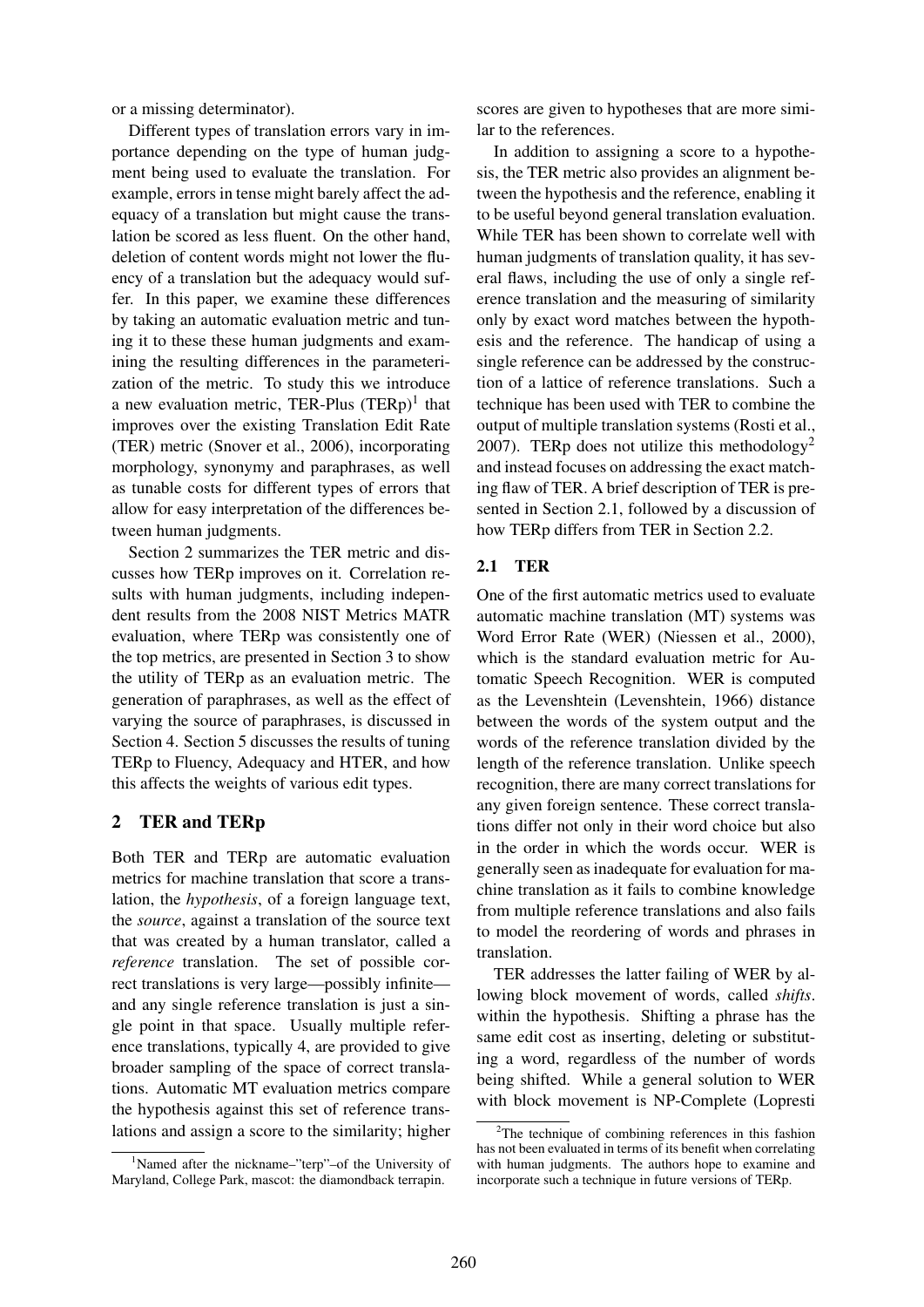and Tomkins, 1997), TER addresses this by using a greedy search to select the words to be shifted, as well as further constraints on the words to be shifted. These constraints are intended to simulate the way in which a human editor might choose the words to shift. For exact details on these constraints, see Snover et al. (2006). There are other automatic metrics that follow the general formulation as TER but address the complexity of shifting in different ways, such as the CDER evaluation metric (Leusch et al., 2006).

When TER is used with multiple references, it does not combine the references. Instead, it scores the hypothesis against each reference individually. The reference against which the hypothesis has the fewest number of edits is deemed the closet reference, and that number of edits is used as the numerator for calculating the TER score. For the denominator, TER uses the average number of words across all the references.

### 2.2 TER-Plus

TER-Plus (TERp) is an extension of TER that aligns words in the hypothesis and reference not only when they are exact matches but also when the words share a stem or are synonyms. In addition, it uses probabilistic phrasal substitutions to align phrases in the hypothesis and reference. These phrases are generated by considering possible paraphrases of the reference words. Matching using stems and synonyms (Banerjee and Lavie, 2005) and using paraphrases (Zhou et al., 2006; Kauchak and Barzilay, 2006) have previously been shown to be beneficial for automatic MT evaluation. Paraphrases have also been shown to be useful in expanding the number of references used for parameter tuning (Madnani et al., 2007; Madnani et al., 2008) although they are not used directly in this fashion within TERp. While all edit costs in TER are constant, all edit costs in TERp are optimized to maximize correlation with human judgments. This is because while a set of constant weights might prove adequate for the purpose of measuring translation quality—as evidenced by correlation with human judgments both for TER and HTER—they may not be ideal for maximizing correlation.

TERp uses all the edit operations of TER— Matches, Insertions, Deletions, Substitutions and Shifts—as well as three new edit operations: Stem Matches, Synonym Matches and Phrase Substitu-

tions. TERp identifies words in the hypothesis and reference that share the same stem using the Porter stemming algorithm (Porter, 1980). Two words are determined to be synonyms if they share the same synonym set according to WordNet (Fellbaum, 1998). Sequences of words in the reference are considered to be paraphrases of a sequence of words in the hypothesis if that phrase pair occurs in the TERp phrase table. The TERp phrase table is discussed in more detail in Section 4.

With the exception of the phrase substitutions, the cost for all other edit operations is the same regardless of what the words in question are. That is, once the edit cost of an operation is determined via optimization, that operation costs the same no matter what words are under consideration. The cost of a phrase substitution, on the other hand, is a function of the probability of the paraphrase and the number of edits needed to align the two phrases according to TERp. In effect, the probability of the paraphrase is used to determine how much to discount the alignment of the two phrases. Specifically, the cost of a phrase substitution between the reference phrase,  $p_1$  and the hypothesis phrase  $p_2$  is:

cost
$$
(p_1, p_2) = w_1 +
$$
  
edit $(p_1, p_2) \times$   
 $(w_2 \log(\Pr(p_1, p_2))$   
 $+ w_3 \Pr(p_1, p_2) + w_4)$ 

where  $w_1, w_2, w_3$ , and  $w_4$  are the 4 free parameters of the edit cost,  $edit(p_1, p_2)$  is the edit cost according to TERp of aligning  $p_1$  to  $p_2$  (excluding phrase substitutions) and  $Pr(p_1, p_2)$  is the probability of paraphrasing  $p_1$  as  $p_2$ , obtained from the TERp phrase table. The  $w$  parameters of the phrase substitution cost may be negative while still resulting in a positive phrase substitution cost, as  $w_2$  is multiplied by the log probability, which is always a negative number. In practice this term will dominate the phrase substitution edit cost.

This edit cost for phrasal substitutions is, therefore, specified by four parameters,  $w_1$ ,  $w_2$ ,  $w_3$ and  $w_4$ . Only paraphrases specified in the TERp phrase table are considered for phrase substitutions. In addition, the cost for a phrasal substitution is limited to values greater than or equal to 0, i.e., the substitution cost cannot be negative. In addition, the shifting constraints of TERp are also relaxed to allow shifting of paraphrases, stems, and synonyms.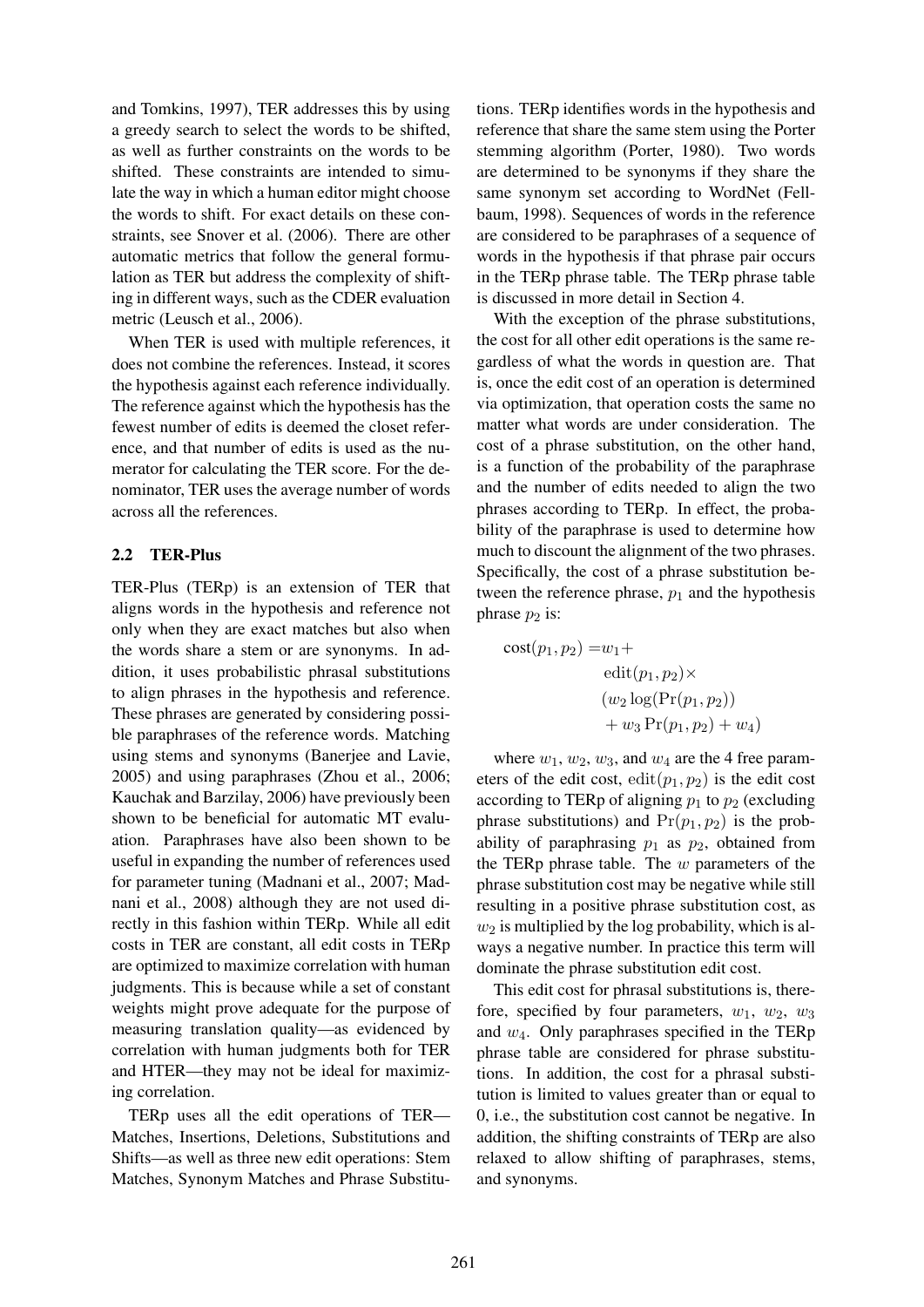In total TERp uses 11 parameters out of which four represent the cost of phrasal substitutions. The match cost is held fixed at 0, so that only the 10 other parameters can vary during optimization. All edit costs, except for the phrasal substitution parameters, are also restricted to be positive. A simple hill-climbing search is used to optimize the edit costs by maximizing the correlation of human judgments with the TERp score. These correlations are measured at the sentence, or *segment*, level. Although it was done for the experiments described in this paper, optimization could also be performed to maximize document level correlation – such an optimization would give decreased weight to shorter segments as compared to the segment level optimization.

# 3 Correlation Results

The optimization of the TERp edit costs, and comparisons against several standard automatic evaluation metrics, using human judgments of Adequacy is first described in Section 3.1. We then summarize, in Section 3.2, results of the NIST Metrics MATR workshop where TERp was evaluated as one of 39 automatic metrics using many test conditions and types of human judgments.

## 3.1 Optimization of Edit Costs and Correlation Results

As part of the 2008 NIST Metrics MATR workshop (Przybocki et al., 2008), a development subset of translations from eight Arabic-to-English MT systems submitted to NIST's MTEval 2006 was released that had been annotated for Adequacy. We divided this development set into an optimization set and a test set, which we then used to optimize the edit costs of TERp and compare it against other evaluation metrics. TERp was optimized to maximize the segment level Pearson correlation with adequacy on the optimization set. The edit costs determined by this optimization are shown in Table 1.

We can compare TERp with other metrics by comparing their Pearson and Spearman correlations with Adequacy, at the segment, document and system level. Document level Adequacy scores are determined by taking the length weighted average of the segment level scores. System level scores are determined by taking the weighted average of the document level scores in the same manner.

We compare TERp with BLEU (Papineni et al., 2002), METEOR (Banerjee and Lavie, 2005), and TER (Snover et al., 2006). The IBM version of BLEU was used in case insensitive mode with an ngram-size of 4 to calculate the BLEU scores. Case insensitivity was used with BLEU as it was found to have much higher correlation with Adequacy. In addition, we also examined BLEU using an ngram-size of 2 (labeled as *BLEU-2*), instead of the default ngram-size of 4, as it often has a higher correlation with human judgments. When using METEOR, the exact matching, porter stemming matching, and WordNet synonym matching modules were used. TER was also used in case insensitive mode.

We show the Pearson and Spearman correlation numbers of TERp and the other automatic metrics on the optimization set and the test set in Tables 2 and 3. Correlation numbers that are statistically indistinguishable from the highest correlation, using a 95% confidence interval, are shown in bold and numbers that are actually not statistically significant correlations are marked with a †. TERp has the highest Pearson correlation in all conditions, although not all differences are statistically significant. When examining the Spearman correlation, TERp has the highest correlation on the segment and system levels, but performs worse than METEOR on the document level Spearman correlatons.

## 3.2 NIST Metrics MATR 2008 Results

TERp was one of 39 automatic metrics evaluated in the 2008 NIST Metrics MATR Challenge. In order to evaluate the state of automatic MT evaluation, NIST tested metrics across a number of conditions across 8 test sets. These conditions included segment, document and system level correlations with human judgments of preference, fluency, adequacy and HTER. The test sets included translations from Arabic-to-English, Chinese-to-English, Farsi-to-English, Arabic-to-French, and English-to-French MT systems involved in NIST's MTEval 2008, the GALE (Olive, 2005) Phase 2 and Phrase 2.5 program, Transtac January and July 2007, and CESTA run 1 and run 2, covering multiple genres. The version of TERp submitted to this workshop was optimized as described in Section 3.1. The development data upon which TERp was optimized was not part of the test sets evaluated in the Challenge.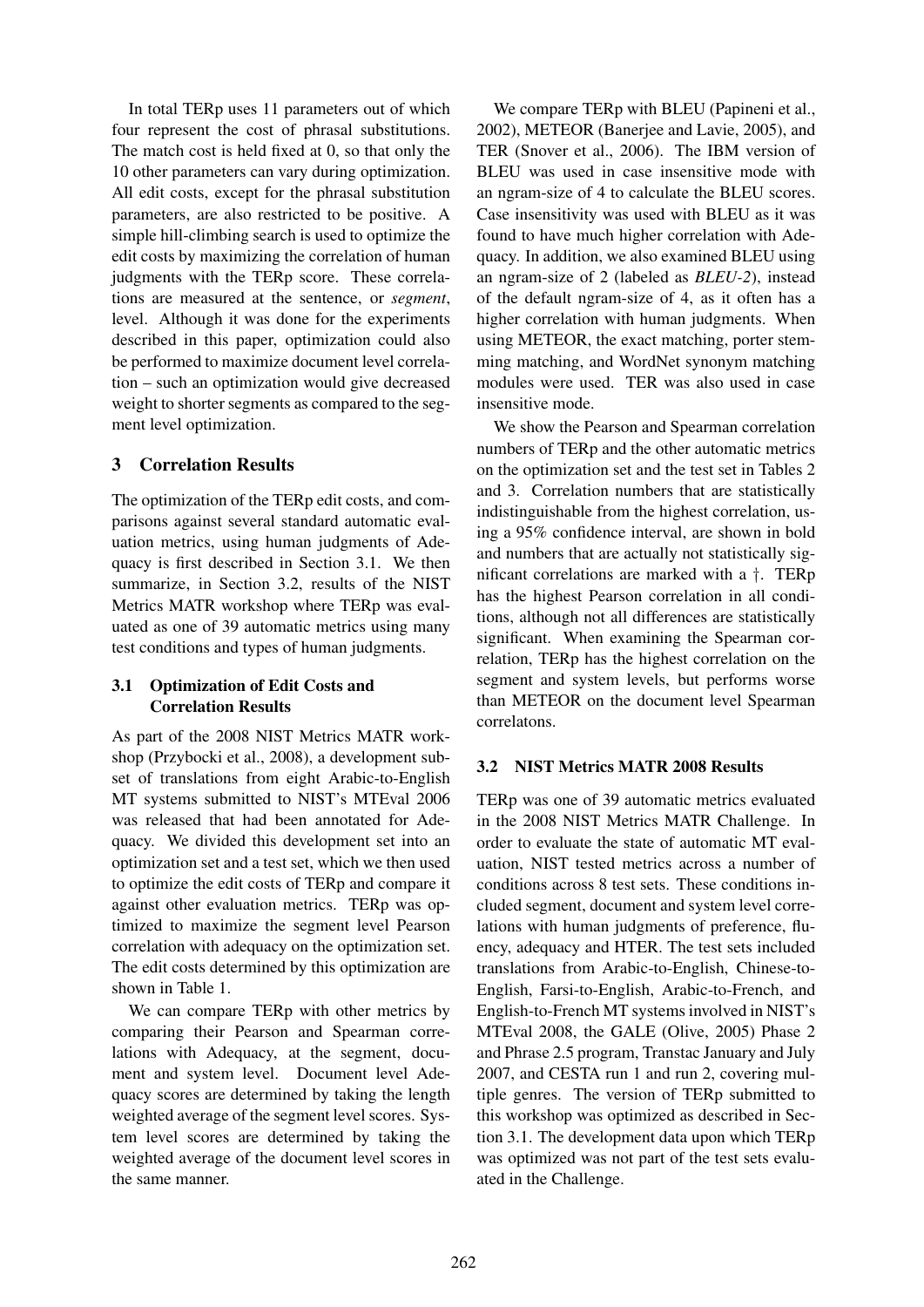|  |                                                          |      |     |         | <b>Phrase Substitution</b> |                |                                               |         |
|--|----------------------------------------------------------|------|-----|---------|----------------------------|----------------|-----------------------------------------------|---------|
|  | Match   Insert   Deletion   Subst.   Stem   Syn.   Shift |      |     |         | $\overline{w_1}$           | W <sub>2</sub> | Wз                                            | $w_{4}$ |
|  | $^{\circ}$ .43                                           | 1.56 | 0.0 | $0.0\,$ |                            |                | $0.56$   $-0.23$   $-0.15$   $-0.08$   $0.18$ |         |

|               |          | <b>Optimization Set</b> |          |          | <b>Test Set</b> |            | <b>Optimization+Test</b> |          |            |  |
|---------------|----------|-------------------------|----------|----------|-----------------|------------|--------------------------|----------|------------|--|
| <b>Metric</b> | Seg      | Doc                     | Sys      | Seg      | Doc             | <b>Sys</b> | Seg                      | Doc      | <b>Sys</b> |  |
| <b>BLEU</b>   | 0.623    | 0.867                   | 0.952    | 0.563    | 0.852           | 0.948      | 0.603                    | 0.861    | 0.954      |  |
| BLEU-2        | 0.661    | 0.888                   | 0.946    | 0.591    | 0.876           | 0.953      | 0.637                    | 0.883    | 0.952      |  |
| <b>METEOR</b> | 0.731    | 0.894                   | 0.952    | 0.751    | 0.904           | 0.957      | 0.739                    | 0.898    | 0.958      |  |
| <b>TER</b>    | $-0.609$ | $-0.864$                | $-0.957$ | $-0.607$ | $-0.860$        | $-0.959$   | $-0.609$                 | $-0.863$ | $-0.961$   |  |
| <b>TERp</b>   | $-0.782$ | $-0.912$                | $-0.996$ | $-0.787$ | $-0.918$        | $-0.985$   | $-0.784$                 | $-0.914$ | $-0.994$   |  |

Table 1: Optimized TERp Edit Costs

Table 2: Optimization & Test Set Pearson Correlation Results

Due to the wealth of testing conditions, a simple overall view of the official MATR08 results released by NIST is difficult. To facilitate this analysis, we examined the average rank of each metric across all conditions, where the rank was determined by their Pearson and Spearman correlation with human judgments. To incorporate statistical significance, we calculated the 95% confidence interval for each correlation coefficient and found the highest and lowest rank from which the correlation coefficient was statistically indistinguishable, resulting in lower and upper bounds of the rank for each metric in each condition. The average lower bound, actual, and upper bound ranks (where a rank of 1 indicates the highest correlation) of the top metrics, as well as BLEU and TER, are shown in Table 4, sorted by the average upper bound Pearson correlation. Full descriptions of the other metrics<sup>3</sup>, the evaluation results, and the test set composition are available from NIST (Przybocki et al., 2008).

This analysis shows that TERp was consistently one of the top metrics across test conditions and had the highest average rank both in terms of Pearson and Spearman correlations. While this analysis is not comprehensive, it does give a general idea of the performance of all metrics by synthesizing the results into a single table. There are striking differences between the Spearman and Pearson correlations for other metrics, in particular the CDER metric (Leusch et al., 2006) had the second highest rank in Spearman correlations (after TERp), but was the sixth ranked metric according to the Pearson correlation. In several cases, TERp was not the best metric (if a metric was the best in all conditions, its average rank would be 1), although it performed well on average. In particular, TERp did significantly better than the TER metric, indicating the benefit of the enhancements made to TER.

## 4 Paraphrases

TERp uses probabilistic phrasal substitutions to align phrases in the hypothesis with phrases in the reference. It does so by looking up—in a precomputed phrase table—paraphrases of phrases in the reference and using its associated edit cost as the cost of performing a match against the hypothesis. The paraphrases used in TERp were extracted using the pivot-based method as described in (Bannard and Callison-Burch, 2005) with several additional filtering mechanisms to increase the precision. The pivot-based method utilizes the inherent monolingual semantic knowledge from bilingual corpora: we first identify English-to- $F$ phrasal correspondences, then map from English to English by following translation units from English to  $F$  and back. For example, if the two English phrases e1 and e2 both correspond to the same foreign phrase  $f$ , then they may be considered to be paraphrases of each other with the following probability:

$$
p(e1|e2) \approx p(e1|f) * p(f|e2)
$$

If there are several pivot phrases that link the two English phrases, then they are all used in comput-

<sup>&</sup>lt;sup>3</sup>System description of metrics are also distributed by AMTA: http://www.amtaweb.org/AMTA2008. html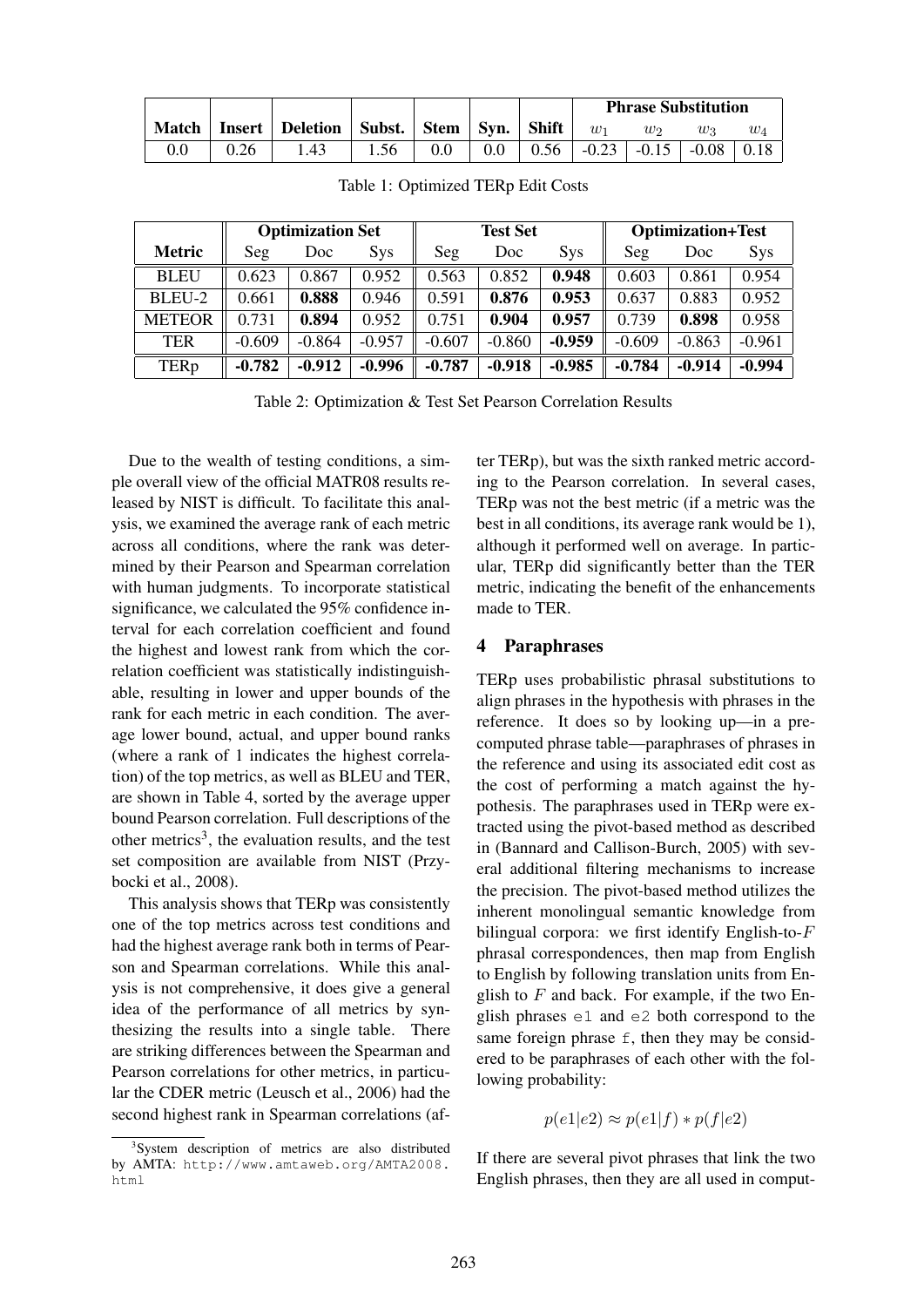|               |          | <b>Optimization Set</b> |                    |          | <b>Test Set</b> |                       | <b>Optimization+Test</b> |          |            |  |
|---------------|----------|-------------------------|--------------------|----------|-----------------|-----------------------|--------------------------|----------|------------|--|
| <b>Metric</b> | Seg      | Doc                     | <b>Sys</b>         | Seg      | Doc             | <b>Sys</b>            | Seg                      | Doc      | <b>Sys</b> |  |
| <b>BLEU</b>   | 0.635    | 0.816                   | $0.714\dagger$     | 0.550    | 0.740           | $0.690+$              | 0.606                    | 0.794    | $0.738+$   |  |
| BLEU-2        | 0.643    | 0.823                   | 0.786 <sup>+</sup> | 0.558    | 0.747           | $0.690+$              | 0.614                    | 0.799    | $0.738+$   |  |
| <b>METEOR</b> | 0.729    | 0.886                   | 0.881              | 0.727    | 0.853           | $0.738 +$             | 0.730                    | 0.876    | 0.922      |  |
| TER           | $-0.630$ | $-0.794$                | $-0.810+$          | $-0.630$ | $-0.797$        | $-0.667$ <sup>+</sup> | $-0.631$                 | $-0.801$ | $-0.786 +$ |  |
| TERp          | $-0.760$ | $-0.834$                | $-0.976$           | $-0.737$ | $-0.818$        | $-0.881$              | $-0.754$                 | $-0.834$ | $-0.929$   |  |

Table 3: MT06 Dev. Optimization & Test Set Spearman Correlation Results

| <b>Metric</b>         | <b>Average Rank by Pearson</b> | <b>Average Rank by Spearman</b> |
|-----------------------|--------------------------------|---------------------------------|
| <b>TERp</b>           | $1.49 \ll 6.07 \ll 17.31$      | $1.60 \ll 6.44 \ll 17.76$       |
| METEOR v0.7           | $1.82 \ll 7.64 \ll 18.70$      | $1.73 \ll 8.21 \ll 19.33$       |
| <b>METEOR</b> ranking | $2.39 \ll 9.45 \ll 19.91$      | $2.18 \ll 10.18 \ll 19.67$      |
| METEOR v0.6           | $2.42 \ll 10.67 \ll 19.11$     | $2.47 \ll 11.27 \ll 19.60$      |
| <b>EDPM</b>           | $2.45\ll8.21\ll20.97$          | $2.79 \ll 7.61 \ll 20.52$       |
| <b>CDER</b>           | $2.93 \ll 8.53 \ll 19.67$      | $1.69 \ll 8.00 \ll 18.80$       |
| <b>BleuSP</b>         | $3.67 \ll 9.93 \ll 21.40$      | $3.16 \ll 8.29 \ll 20.80$       |
| NIST-v11b             | $3.82 \ll 11.13 \ll 21.96$     | $4.64 \ll 12.29 \ll 23.38$      |
| BLEU-1 (IBM)          | $4.42 \ll 12.47 \ll 22.18$     | $4.98 \ll 14.87 \ll 24.00$      |
| BLEU-4 (IBM)          | $6.93 \ll 15.40 \ll 24.69$     | $6.98 \ll 14.38 \ll 25.11$      |
| TER v0.7.25           | $8.87 \ll 16.27 \ll 25.29$     | $6.93 \ll 17.33 \ll 24.80$      |
| BLEU-4 v12 (NIST)     | $10.16 \ll 18.02 \ll 27.64$    | $10.96 \ll 17.82 \ll 28.16$     |

Table 4: Average Metric Rank in NIST Metrics MATR 2008 Official Results

ing the probability:

$$
p(e1|e2) \approx \sum_{f'} p(e1|f') * p(f'|e2)
$$

The corpus used for extraction was an Arabic-English newswire bitext containing a million sentences. A few examples of the extracted paraphrase pairs that were actually used in a run of TERp on the Metrics MATR 2008 development set are shown below:

> $(brief \rightarrow short)$ (*controversy over* → *polemic about*) (*by using power*  $\rightarrow$  *by force*) (*response* → *reaction*)

A discussion of paraphrase quality is presented in Section 4.1, followed by a brief analysis of the effect of varying the pivot corpus used by the automatic paraphrase generation upon the correlation performance of the TERp metric in Section 4.2.

#### 4.1 Analysis of Paraphrase Quality

We analyzed the utility of the paraphrase probability and found that it was not always a very reliable estimate of the degree to which the pair was semantically related. For example, we looked at all paraphrase pairs that had probabilities greater than 0.9, a set that should ideally contain pairs that are paraphrastic to a large degree. In our analysis, we found the following five kinds of paraphrases in this set:

(a) Lexical Paraphrases. These paraphrase pairs are not phrasal paraphrases but instead differ in at most one word and may be considered as lexical paraphrases for all practical purposes. While these pairs may not be very valuable for TERp due to the obvious overlap with WordNet, they may help in increasing the coverage of the paraphrastic phenomena that TERp can handle. Here are some examples:

(*2500 polish troops* → *2500 polish soldiers*)  $(accounting firms \rightarrow auditing firms)$ (*armed source* → *military source*)

(b) Morphological Variants. These phrasal pairs only differ in the morphological form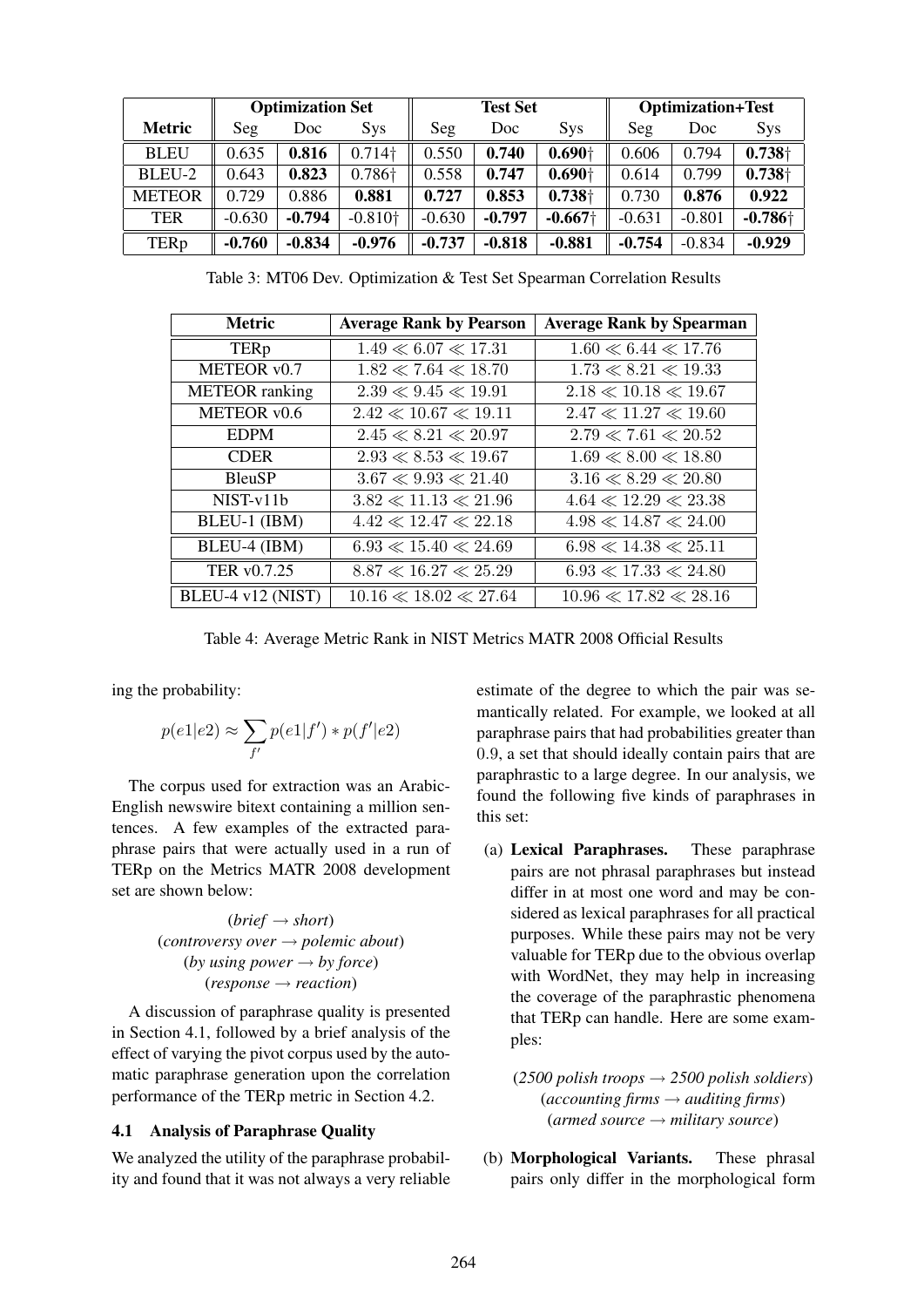for one of the words. As the examples show, any knowledge that these pairs may provide is already available to TERp via stemming.

> $(50 \text{ ton} \rightarrow 50 \text{ tons})$ (*caused clouds* → *causing clouds*) (*syria deny* → *syria denies*)

(c) Approximate Phrasal Paraphrases. This set included pairs that only shared partial semantic content. Most paraphrases extracted by the pivot method are expected to be of this nature. These pairs are not directly beneficial to TERp since they cannot be substituted for each other in all contexts. However, the fact that they share at least some semantic content does suggest that they may not be entirely useless either. Examples include:

> (*mutual proposal* → *suggest*) (*them were exiled*  $\rightarrow$  *them abroad*)  $(my$  parents  $\rightarrow$  *my father*)

(d) Phrasal Paraphrases. We did indeed find a large number of pairs in this set that were truly paraphrastic and proved the most useful for TERp. For example:

> $(agence pressure \rightarrow news agency)$ (*army roadblock* → *military barrier*)  $(statf$  *walked out*  $\rightarrow$  *team withdrew*)

(e) Noisy Co-occurrences. There are also pairs that are completely unrelated and happen to be extracted as paraphrases based on the noise inherent in the pivoting process. These pairs are much smaller in number than the four sets described above and are not significantly detrimental to TERp since they are rarely chosen for phrasal substitution. Examples:

> (*counterpart salam* → *peace*)  $(regulation\, dealing \rightarrow list)$ (*recall one* → *deported*)

Given this distribution of the pivot-based paraphrases, we experimented with a variant of TERp that did not use the paraphrase probability at all but instead only used the actual edit distance between the two phrases to determine the final cost of a phrase substitution. The results for this experiment are shown in the second row of Table 5. We can see that this variant works as well as the full version of TERp that utilizes paraphrase probabilities. This confirms our intuition that the probability computed via the pivot-method is not a very useful predictor of semantic equivalence for use in TERp.

### 4.2 Varying Paraphrase Pivot Corpora

To determine the effect that the pivot language might have on the quality and utility of the extracted paraphrases in TERp, we used paraphrase pairsmade available by Callison-Burch (2008). These paraphrase pairs were extracted from Europarl data using each of 10 European languages (German, Italian, French etc.) as a pivot language separately and then combining the extracted paraphrase pairs. Callison-Burch (2008) also extracted and made available syntactically constrained paraphrase pairs from the same data that are more likely to be semantically related.

We used both sets of paraphrases in TERp as alternatives to the paraphrase pairs that we extracted from the Arabic newswire bitext. The results are shown in the last four rows of Table 5 and show that using a pivot language other than the one that the MT system is actually translating yields results that are almost as good. It also shows that the syntactic constraints imposed by Callison-Burch (2008) on the pivot-based paraphrase extraction process are useful and yield improved results over the baseline pivot-method. The results further support our claim that the pivot paraphrase probability is not a very useful indicator of semantic relatedness.

#### 5 Varying Human Judgments

To evaluate the differences between human judgment types we first align the hypothesis to the references using a fixed set of edit costs, identical to the weights in Table 1, and then optimize the edit costs to maximize the correlation, without realigning. The separation of the edit costs used for alignment from those used for scoring allows us to remove the confusion of edit costs selected for alignment purposes from those selected to increase correlation.

For Adequacy and Fluency judgments, the MTEval  $2002$  human judgement set<sup>4</sup> was used. This set consists of the output of ten MT systems, 3 Arabic-to-English systems and 7 Chinese-

<sup>4</sup>Distributed to the authors by request from NIST.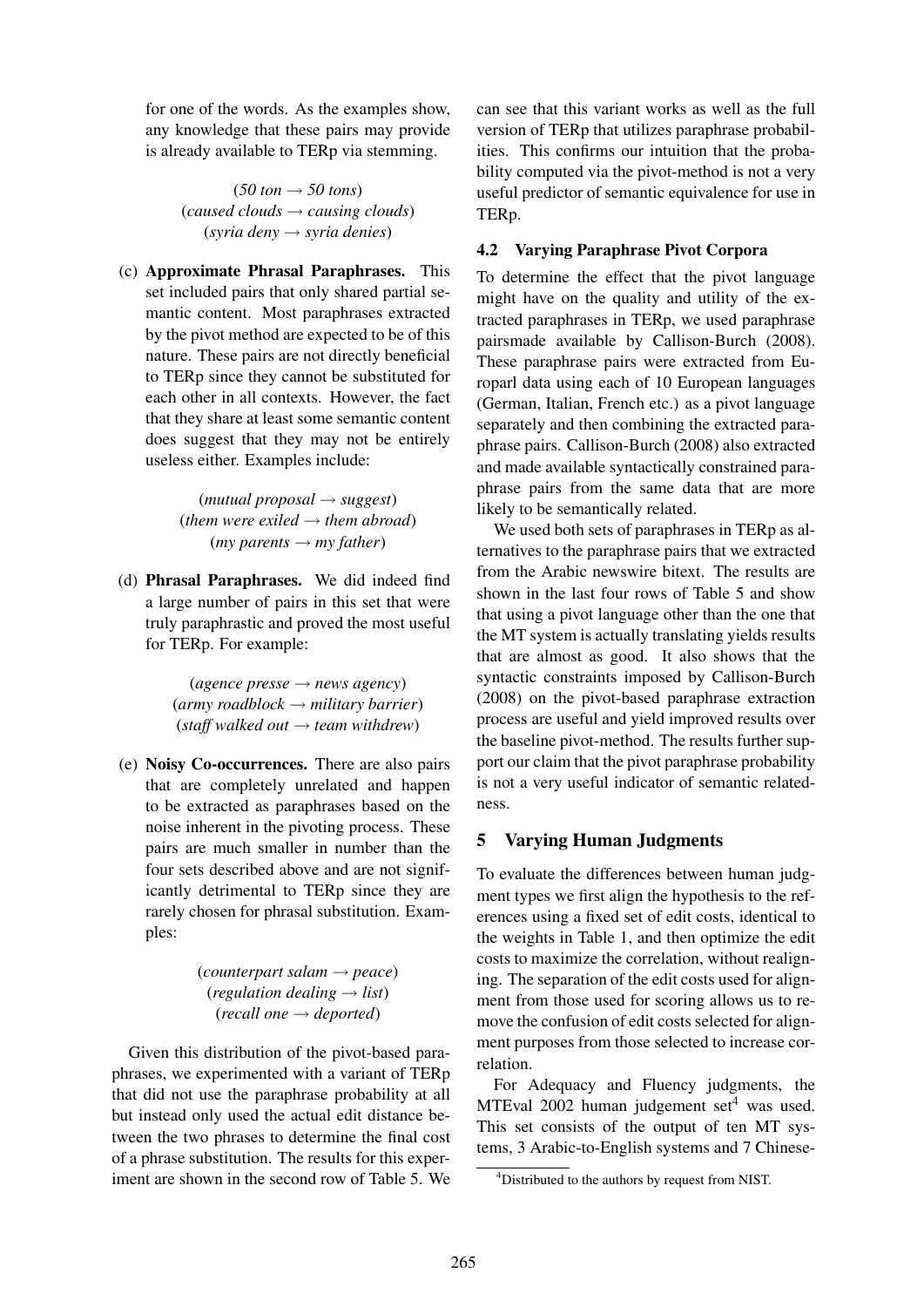|                                                   |          | <b>Pearson</b> |            | <b>Spearman</b> |          |            |
|---------------------------------------------------|----------|----------------|------------|-----------------|----------|------------|
| <b>Paraphrase Setup</b>                           | Seg      | Doc.           | <b>Sys</b> | Seg             | Doc      | <b>Sys</b> |
| Arabic pivot                                      | $-0.787$ | $-0.918$       | $-0.985$   | $-0.737$        | $-0.818$ | $-0.881$   |
| Arabic pivot and no prob                          | $-0.787$ | $-0.933$       | $-0.986$   | $-0.737$        | $-0.841$ | $-0.881$   |
| Europarl pivot                                    | $-0.775$ | $-0.940$       | $-0.983$   | $-0.738$        | $-0.865$ | $-0.905$   |
| Europarl pivot and no prob                        | $-0.775$ | $-0.940$       | $-0.983$   | $-0.737$        | $-0.860$ | $-0.905$   |
| Europarl pivot and syntactic constraints          | $-0.781$ | $-0.941$       | $-0.985$   | $-0.739$        | $-0.859$ | $-0.881$   |
| Europarl pivot, syntactic constraints and no prob | $-0.779$ | $-0.946$       | $-0.985$   | $-0.737$        | $-0.866$ | $-0.976$   |

Table 5: Results on the NIST MATR 2008 test set for several variations of paraphrase usage.

| Human           |              |        |                 |        |                   |      |              | <b>Phrase Substitution</b> |         |         |         |
|-----------------|--------------|--------|-----------------|--------|-------------------|------|--------------|----------------------------|---------|---------|---------|
| <b>Judgment</b> | <b>Match</b> | Insert | <b>Deletion</b> | Subst. | <b>Stem</b>       | Svn. | <b>Shift</b> | $w_1$                      | $w_2$   | $w_3$   | $w_4$   |
| Alignment       | $0.0\,$      | 0.26   | 1.43            | .56    | 0.0               | 0.0  | 0.56         | $-0.23$                    | $-0.15$ | $-0.08$ | 0.18    |
| Adequacy        | $0.0\,$      | 0.18   | 1.42            | 1.71   | 0.0               | 0.0  | 0.19         | $-0.38$                    | $-0.03$ | 0.22    | 0.47    |
| Fluency         | $0.0\,$      | 0.12   | 1.37            | 1.81   | 0.0               | 0.0  | 0.43         | $-0.63$                    | $-0.07$ | 0.12    | 0.46    |
| <b>HTER</b>     | $0.0\,$      | 0.84   | 0.76            | .55    | 0.90 <sub>1</sub> | 0.75 | 1.07         | $-0.03$                    | $-0.17$ | $-0.08$ | $-0.09$ |

Table 6: Optimized Edit Costs

to-English systems, consisting of a total, across all systems and both language pairs, of 7,452 segments across 900 documents. To evaluate HTER, the GALE (Olive, 2005) 2007 (Phase 2.0) HTER scores were used. This set consists of the output of 6 MT systems, 3 Arabic-to-English systems and 3 Chinese-to-English systems, although each of the systems in question is the product of system combination. The HTER data consisted of a total, across all systems and language pairs, of 16,267 segments across a total of 1,568 documents. Because HTER annotation is especially expensive and difficult, it is rarely performed, and the only source, to the authors' knowledge, of available HTER annotations is on GALE evaluation data for which no Fluency and Adequacy judgments have been made publicly available.

The edit costs learned for each of these human judgments, along with the alignment edit costs are shown in Table 6. While all three types of human judgements differ from the alignment costs used in alignment, the HTER edit costs differ most significantly. Unlike Adequacy and Fluency which have a low edit cost for insertions and a very high cost for deletions, HTER has a balanced cost for the two edit types. Inserted words are strongly penalized against in HTER, as opposed to in Adequacy and Fluency, where such errors are largely forgiven. Stem and synonym edits are also penalized against while these are considered equivalent to a match for both Adequacy and Fluency. This penalty against stem matches can be attributed to Fluency requirements in HTER that specifically penalize against incorrect morphology. The cost of shifts is also increased in HTER, strongly penalizing the movement of phrases within the hypothesis, while Adequacy and Fluency give a much lower cost to such errors. Some of the differences between HTER and both fluency and adequacy can be attributed to the different systems used. The MT systems evaluated with HTER are all highly performing state of the art systems, while the systems used for adequacy and fluency are older MT systems.

The differences between Adequacy and Fluency are smaller, but there are still significant differences. In particular, the cost of shifts is over twice as high for the fluency optimized system than the adequacy optimized system, indicating that the movement of phrases, as expected, is only slightly penalized when judging meaning, but can be much more harmful to the fluency of a translation. Fluency however favors paraphrases more strongly than the edit costs optimized for adequacy. This might indicate that paraphrases are used to generate a more fluent translation although at the potential loss of meaning.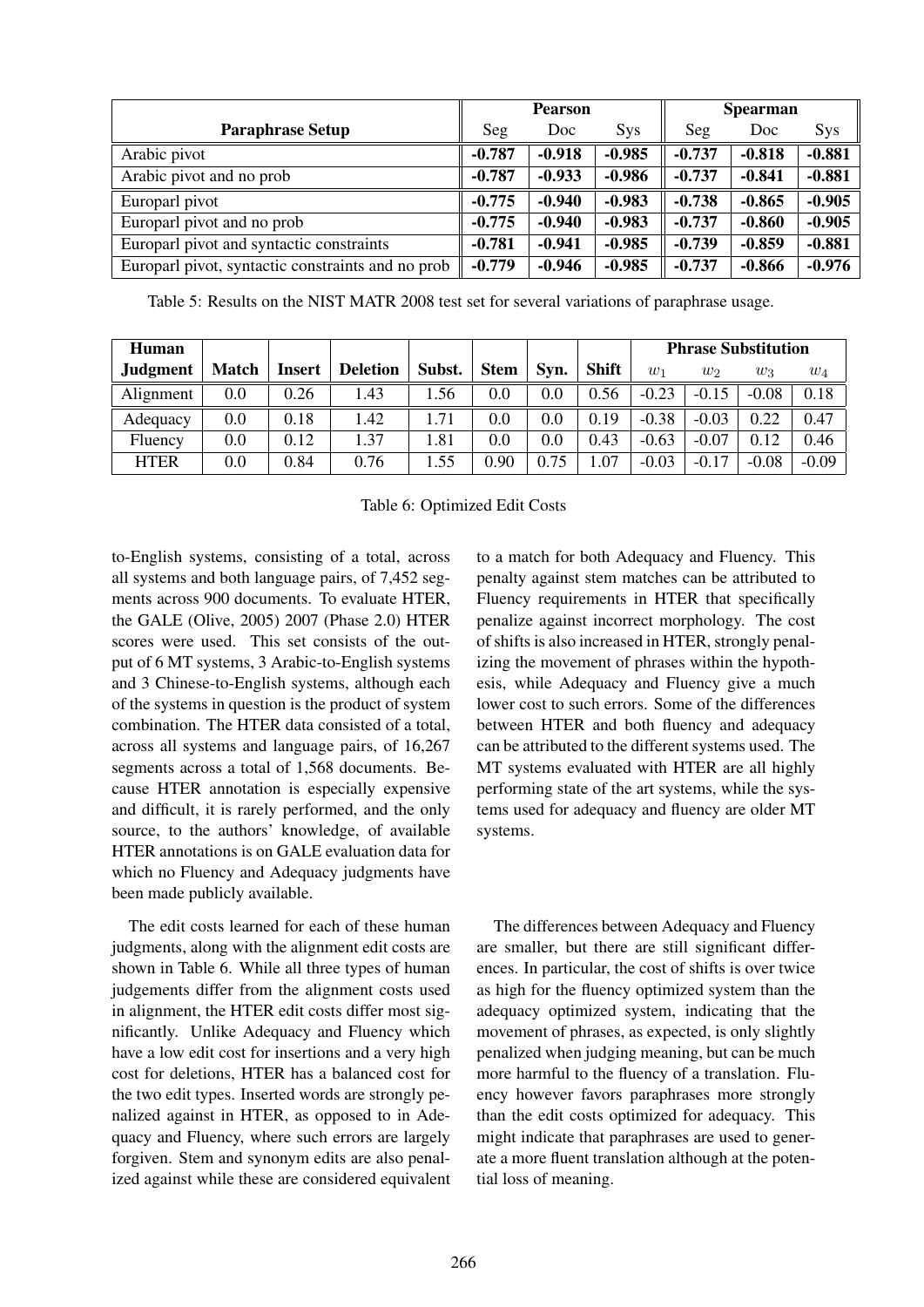### 6 Discussion

We introduced a new evaluation metric, TER-Plus, and showed that it is competitive with state-of-theart evaluation metrics when its predictions are correlated with human judgments. The inclusion of stem, synonym and paraphrase edits allows TERp to overcome some of the weaknesses of the TER metric and better align hypothesized translations with reference translations. These new edit costs can then be optimized to allow better correlation with human judgments. In addition, we have examined the use of other paraphrasing techniques, and shown that the paraphrase probabilities estimated by the pivot-method may not be fully adequate for judgments of whether a paraphrase in a translation indicates a correct translation. This line of research holds promise as an external evaluation method of various paraphrasing methods.

However promising correlation results for an evaluation metric may be, the evaluation of the final output of an MT system is only a portion of the utility of an automatic translation metric. Optimization of the parameters of an MT system is now done using automatic metrics, primarily BLEU. It is likely that some features that make an evaluation metric good for evaluating the final output of a system would make it a poor metric for use in system tuning. In particular, a metric may have difficulty distinguishing between outputs of an MT system that been optimized for that same metric. BLEU, the metric most frequently used to optimize systems, might therefore perform poorly in evaluation tasks compared to recall oriented metrics such as METEOR and TERp (whose tuning in Table 1 indicates a preference towards recall). Future research into the use of TERp and other metrics as optimization metrics is needed to better understand these metrics and the interaction with parameter optimization.

Finally, we explored the difference between three types of human judgments that are often used to evaluate both MT systems and automatic metrics, by optimizing TERp to these human judgments and examining the resulting edit costs. While this can make no judgement as to the preference of one type of human judgment over another, it indicates differences between these human judgment types, and in particular the difference between HTER and Adequacy and Fluency. This exploration is limited by the the lack of a large amount of diverse data annotated for all hu-

man judgment types, as well as the small number of edit types used by TERp. The inclusion of additional more specific edit types could lead to a more detailed understanding of which translation phenomenon and translation errors are most emphasized or ignored by which types of human judgments.

#### Acknowledgments

This work was supported, in part, by BBN Technologies under the GALE Program, DARPA/IPTO Contract No. HR0011-06-C-0022 and in part by the Human Language Technology Center of Excellence.. TERp is available on the web for download at: http://www.umiacs.umd.edu/∼snover/terp/.

#### References

- Satanjeev Banerjee and Alon Lavie. 2005. METEOR: An Automatic Metric for MT Evaluation with Improved Correlation with Human Judgments. In *Proceedings of the ACL 2005 Workshop on Intrinsic and Extrinsic Evaulation Measures for MT and/or Summarization*.
- Colin Bannard and Chris Callison-Burch. 2005. Paraphrasing with Bilingual Parallel Corpora. In *Proceedings of the 43rd Annual Meeting of the Association for Computational Linguistics (ACL 2005)*, pages 597–604, Ann Arbor, Michigan, June.
- Chris Callison-Burch. 2008. Syntactic constraints on paraphrases extracted from parallel corpora. In *Proceedings of the 2008 Conference on Empirical Methods in Natural Language Processing*, pages 196– 205, Honolulu, Hawaii, October. Association for Computational Linguistics.
- Christiane Fellbaum. 1998. *WordNet: An Electronic Lexical Database*. MIT Press. http://www.cogsci.princeton.edu/~wn [2000, September 7].
- David Kauchak and Regina Barzilay. 2006. Paraphrasing for Automatic Evaluation. In *Proceedings of the Human Language Technology Conference of the North American Chapter of the ACL*, pages 455– 462.
- Gregor Leusch, Nicola Ueffing, and Hermann Ney. 2006. CDER: Efficient MT Evaluation Using Block Movements. In *Proceedings of the 11th Conferenceof the European Chapter of the Association for Computational Linguistics (EACL 2006)*.
- V. I. Levenshtein. 1966. Binary Codes Capable of Correcting Deletions, Insertions, and Reversals. *Soviet Physics Doklady*, 10:707–710.